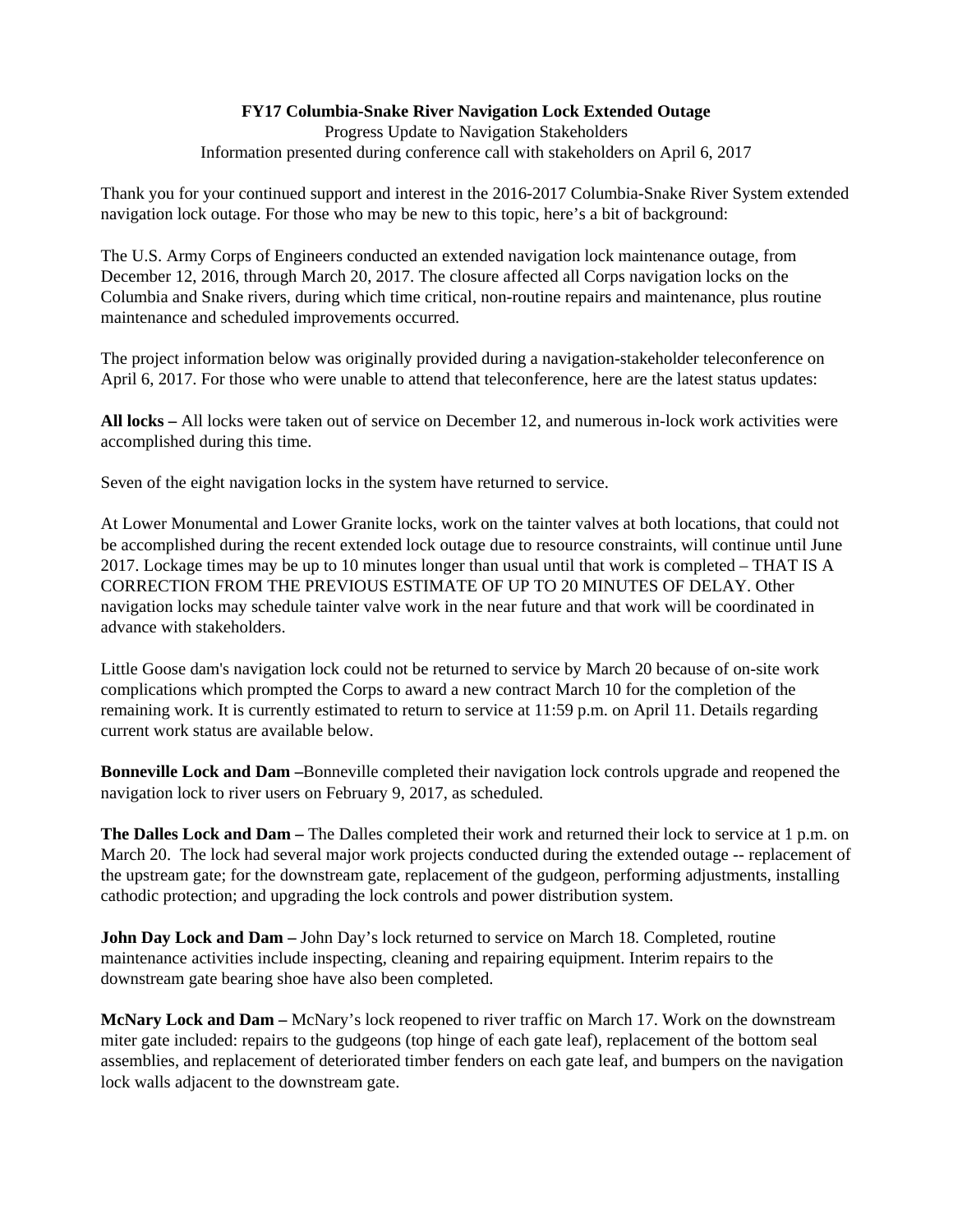**Ice Harbor Lock and Dam –** Ice Harbor's lock returned to service on March 23. Critical components of the NavLock machinery and control systems required replacement during the extended closure. The navigation lock at Ice Harbor Dam required additional work to address an unexpected mechanical issue that developed during the downstream lock gate's commissioning process. Corps maintenance staff and engineers investigated unusual "popping" noises that occur while the gate hoist machinery of both towers are in operation. The source of the popping noise was identified, measured, and mitigated to the greatest extent possible. By analyzing data gathered using advanced instrumentation, engineers were able to determine that there was no cause for concern of premature failure. A long-term monitoring plan will be developed from which future recommendations can be made. Vessel occupants may be able to hear the "popping" noise while locking through, although this "nuisance noise" is not a cause for safety concerns.

**Lower Monumental Lock and Dam –** Lower Monumental's lock returned to service at 2:30 p.m. on March 20. Work conducted during the outage involved the second phase of the downstream gate replacement project, which includes replacing the machinery and control systems that operate the gate. Some work on the tainter valves will continue (likely through June 15) -- lockage times may be up to 10 minutes longer than normal until that work is completed. Divers have completed the underwater timber-bumper repairs on Lower Monumental's floating guidewall upstream of the lock and demobilized from the jobsite, so there will be no impact from that evolution. Tugs/tows are requested to avoid impacts to the upstream floating guidewall as stated in Notice To Navigation Interests 7436 on March 20, 2017.

**Little Goose Lock and Dam –** Little Goose's lock is currently scheduled to return to service at 11:59 p.m. on April 11.As previously discussed, Little Goose's downstream gate could not be returned to service by March 20 because of unexpected on-site work complications which prompted the Corps to award a new contract March 10 for the completion of the remaining work. Currently the work to correct the pintle heel location errors have been completed, and the gates are in the mitered position. The replacement quoin and miter blocks are being epoxied in place at this time, and the diagonal tensioning of the gate verified. Following confirmation of the diagonal tensioning the contractor will begin commissioning tests of the lock. There is a possibility of the lock reopening slightly sooner -- the contractor is working an aggressive schedule, and Corps in-house crews are seeking potential efficiencies in the watering-up process -- but there is no guarantee of an earlier reopening at this time. The Corps will announce any CONFIRMED schedule changes via email to the FY17LockOutage address group. Any schedule-changes would also be announced by a news release distribution to regional media. Again, at this time, the return-to-service date remains 11:59 p.m. on April 11.

**Lower Granite Lock and Dam –** Lower Granite's lock returned to service on Monday, March 20. Maintenance crews completed the replacement of damaged timber bumpers on the downstream miter gate and installation of new upstream gate cables. Some work on the tainter valves will continue (likely through June 15) -- lockage times may be up to 10 minutes longer than normal until that work is completed.

This extended lock outage has been a coordinated effort between the Corps' Portland and Walla Walla districts and commercial river users.

We want to assure Stakeholders that the District has been and will continue to exercise all available actions to accelerate the remaining repairs and minimize the delay in restoring safe and reliable lock service. We understand the vital importance of the Columbia and Snake rivers to the economy of the Pacific Northwest, and realize that commercial lock users need as early a decision as possible on changes to the outage schedule in order to adjust their own plans.